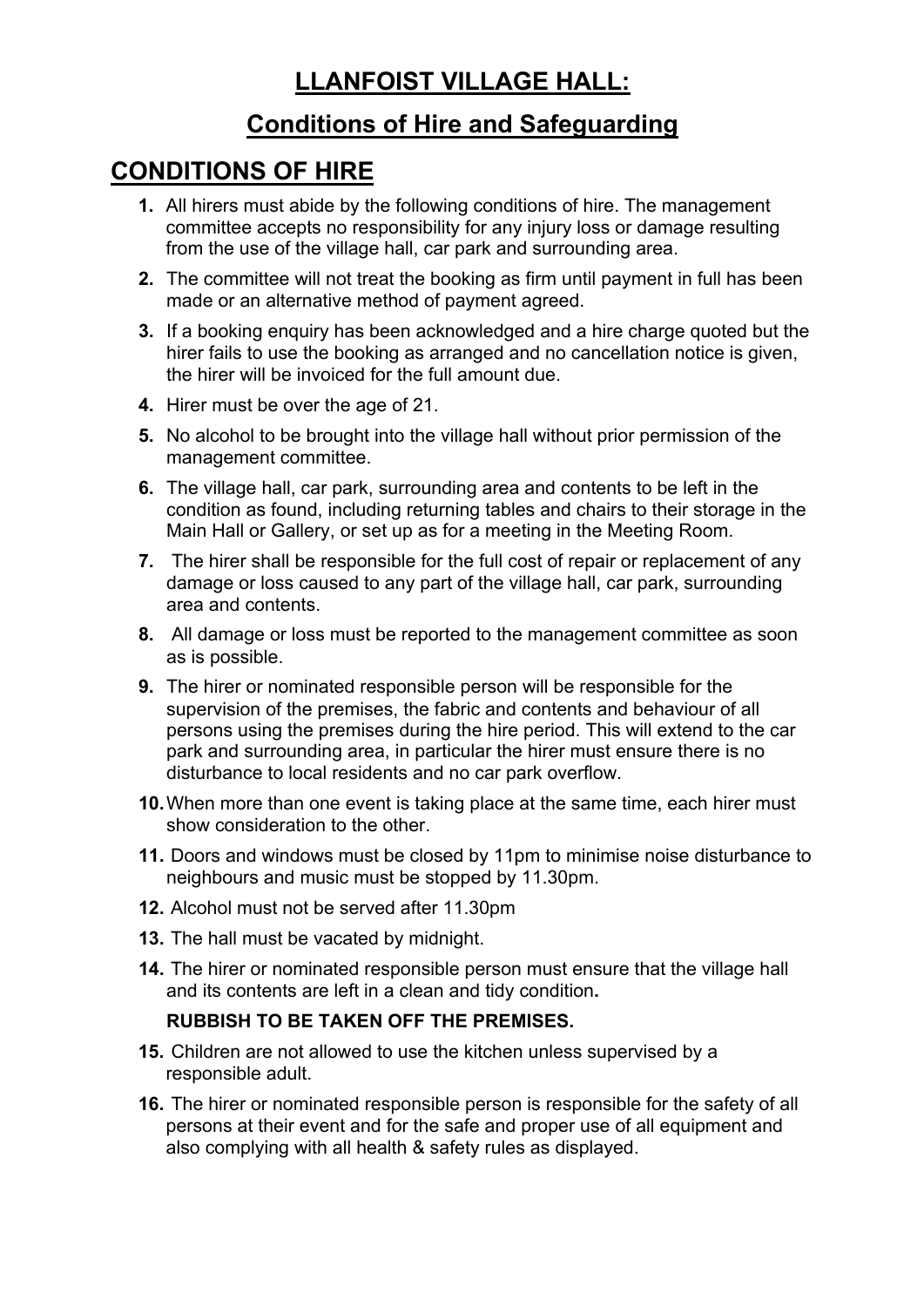- **17.**If you wish to decorate or bring any entertainment equipment into the village hall for an event, the hirer must consult the booking secretary prior to the confirmation of the booking.
- **18.** Smoke or bubble generating equipment is not permitted in the hall, as it will activate the smoke alarms.
- **19.** The management committee reserves the right to refuse any application, postpone or cancel a hiring and revise the charges from time to time. Every effort will be made to give reasonable notice should any of these actions prove necessary. The management committee's decision is final.

#### **20. FIRE SAFETY**

#### **For your safety:**

All user groups must familiarise yourselves and the people in their charge with the following fire precautions.

#### **When using the Village Hall:**

The person in charge (temporary responsible person) is responsible for the following:

- a. Being present throughout the event
- b. Is aware of the evacuation procedure.
- c. Locating the firefighting equipment, fire alarm call points, fire exits and assembly point (fire exits are marked with green exit signs).
- d. Keeping fire exits clear at all times.
- e. Identifying a person who will call the fire service in the event of a fire [Village Hall Post Code is on the fire action notices].
- f. At the start of the event notify all present of the fire safety arrangements.

#### **21. PARKING**

- a. Always park as close as possible to another car to maximise available space.
- b. A disabled parking area is situated at the side of the main hall and must be kept available for blue badge holders at all times.
- c. Please park in one of the following areas:
	- i. For users of the Main Hall or Meeting Room, the high level car park between the gate and the front garden/steps.
	- ii. For users of the Gallery, the lower car park between the hedge and the side of the building.
	- iii. For users of the MUGA, the end of the lower car park close to the MUGA
	- iv. For users of the recreation ground, the 'footballers' car park beyond the fence and gate immediately ahead when you enter the site.
- d. NEVER park anywhere that obstructs the width of the tarmac footpath.
- e. NEVER obstruct the disabled parking area.
- f. Do not park on the high-level car park facing the hall. This has safety issues and is best used for quick visits, emergency vehicles, or as a drop off/pick up point.

Your cooperation is much appreciated.